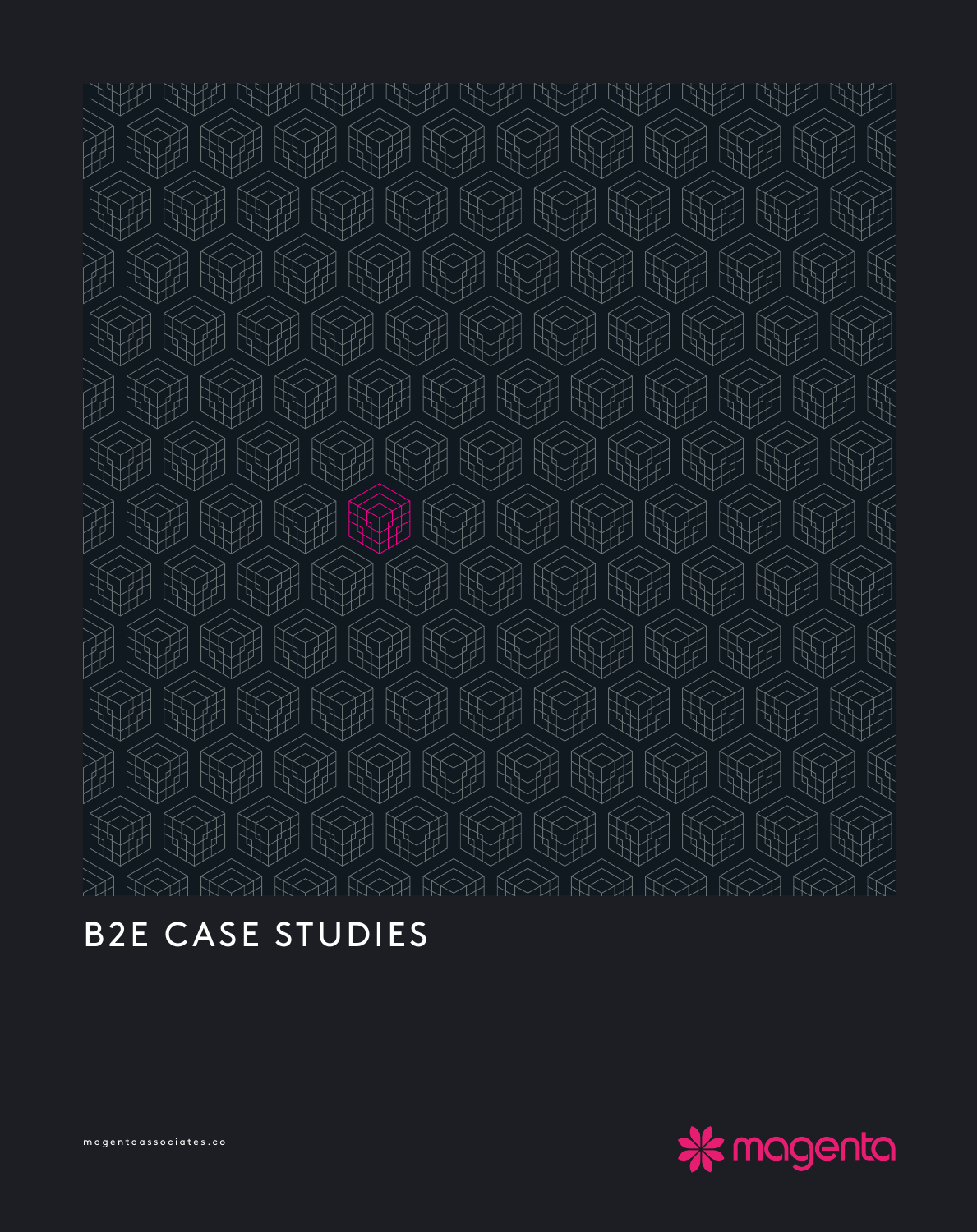## **B2E COMMUNICATIONS**

For 10 years, Magenta has been the communication expert in the built environment. We have helped organisations of all sizes communicate with their target audiences, whether that be prospective customers in the wider market or people within their own buildings.

A key aspect of our work is designing and delivering bespoke communication strategies for significant relocations and refurbishment projects. Whether you're moving several thousand people across the country or continent or refurbing a smaller regional office, we can help you to get your message across so that everyone knows what's going on, when it's happening, what they need to do, how they need to do it and why. This makes your project run more smoothly, ensures people are engaged with the process and guarantees business continuity.

Many organisations have in-house FM and comms teams who can manage most aspects of move communications and just need some extra support at either strategic or operational level. Others require more comprehensive support. Whether you need a bespoke communications strategy created for your workplace change project, or support in creating engaging material to deliver a strategy you've already produced, we can help. With teams in London and Toronto, together with partners around the world, we can seamlessly support cross-border projects.





**[Download](https://www.magentaassociates.co/wp-content/uploads/2021/07/Communicating-the-return-to-the-office-in-2021.pdf)**



Guide to communication during your office relocation





**[Download](https://www.magentaassociates.co/wp-content/uploads/2021/02/Comms-for-remote-teams.pdf)**



## **King's College London**

Magenta has supported King's with a variety of internal communications projects. Working with the Estates and Facilities team, Magenta supported the university with the development of a refreshed internal intranet, as well as the creation of external web pages. The project involved a series of staff workshops to get input before copywriting to ensure the communications platforms were easy to access, easy to read and easy to understand in plain English, as well as attractive, engaging and user friendly.

Magenta also supported the King's Estates and Facilities team to promote its work modernising the Denmark Hill Campus, particularly the creation of new student accommodation called Champion Hill Residence. The Magenta team helped King's communicate the project goals to key stakeholders, including existing and potential students and their parents and academics, ensuring en masse buy in.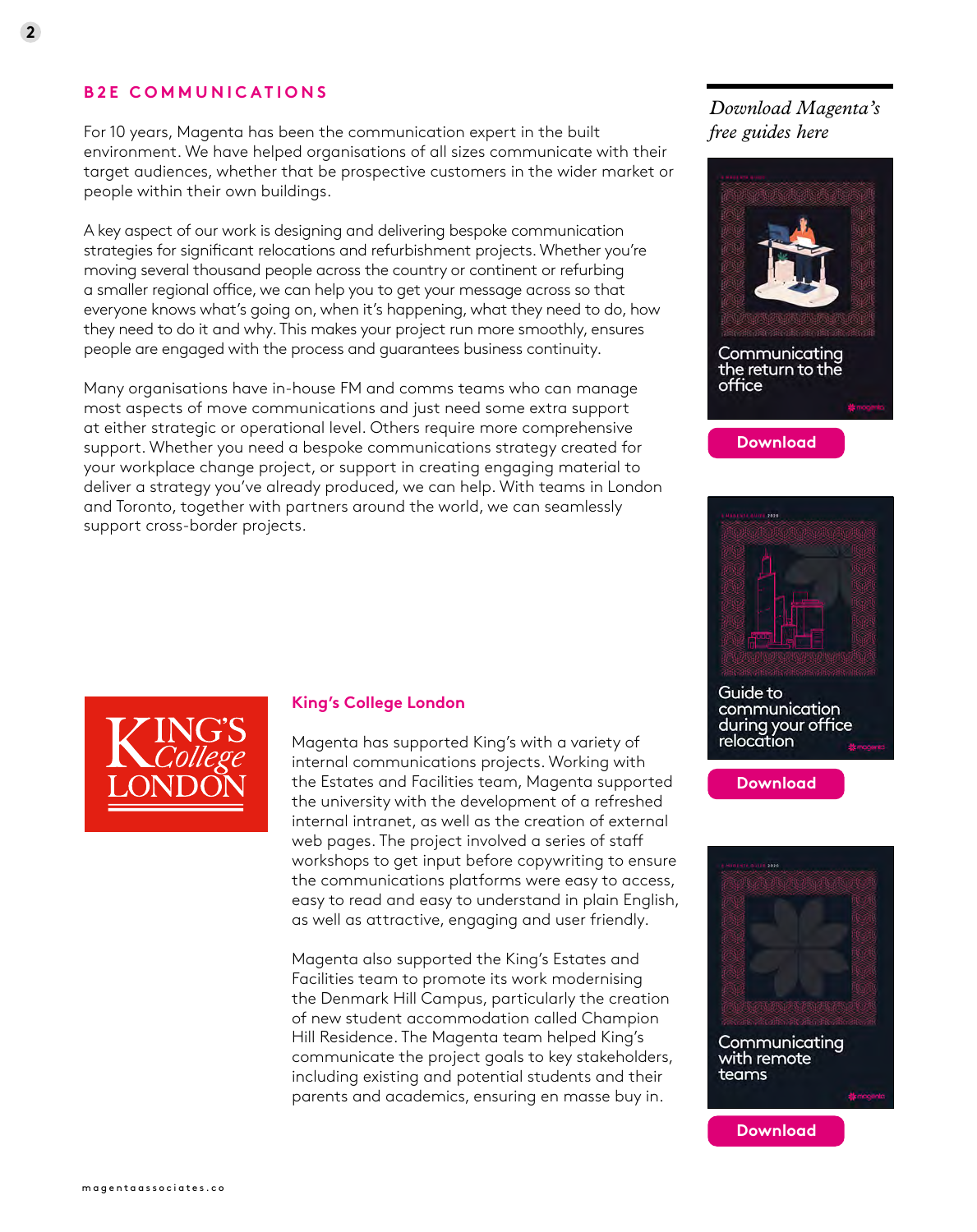

## **EMC**

Magenta worked closely with the EMC Group Real Estate and Facilities function in EMEA on a number of projects including the creation and management of an internal awards programme, called the Greftas, to recognise excellence in facilities management within the EMEA team. This involved creating the awards categories, designing a range of communications to encourage individuals, teams and service partners to enter the awards, and setting up and managing the judging process. The team then worked with EMC to manage the event on the night.

Another project saw the team participate in the annual EMC Group Real Estate and Facilities summit in different European cities including facilitating sessions and creating a summit newspaper which was distributed on the final day of the event.



## **The University of Sussex**

Following the University of Sussex's first generation outsourcing programme for its facilities management and catering, conferencing and banqueting services, Magenta was commissioned to run a series of focus groups to explore what worked about the current FM and catering provisions and what might be improved. The aim was to generate genuine feedback from stakeholders about the current service and gain their ideas for the future which could then be fed into the contract procurement process, while ensuring stakeholders felt their views had been listened to and taken into account. The Magenta team facilitated eight workshops for people who had either volunteered, or been volunteered by their teams, to contribute to the discussion. This culminated in a report which was presented to the university and then shared with the various organisations interested in becoming FM and catering partners.